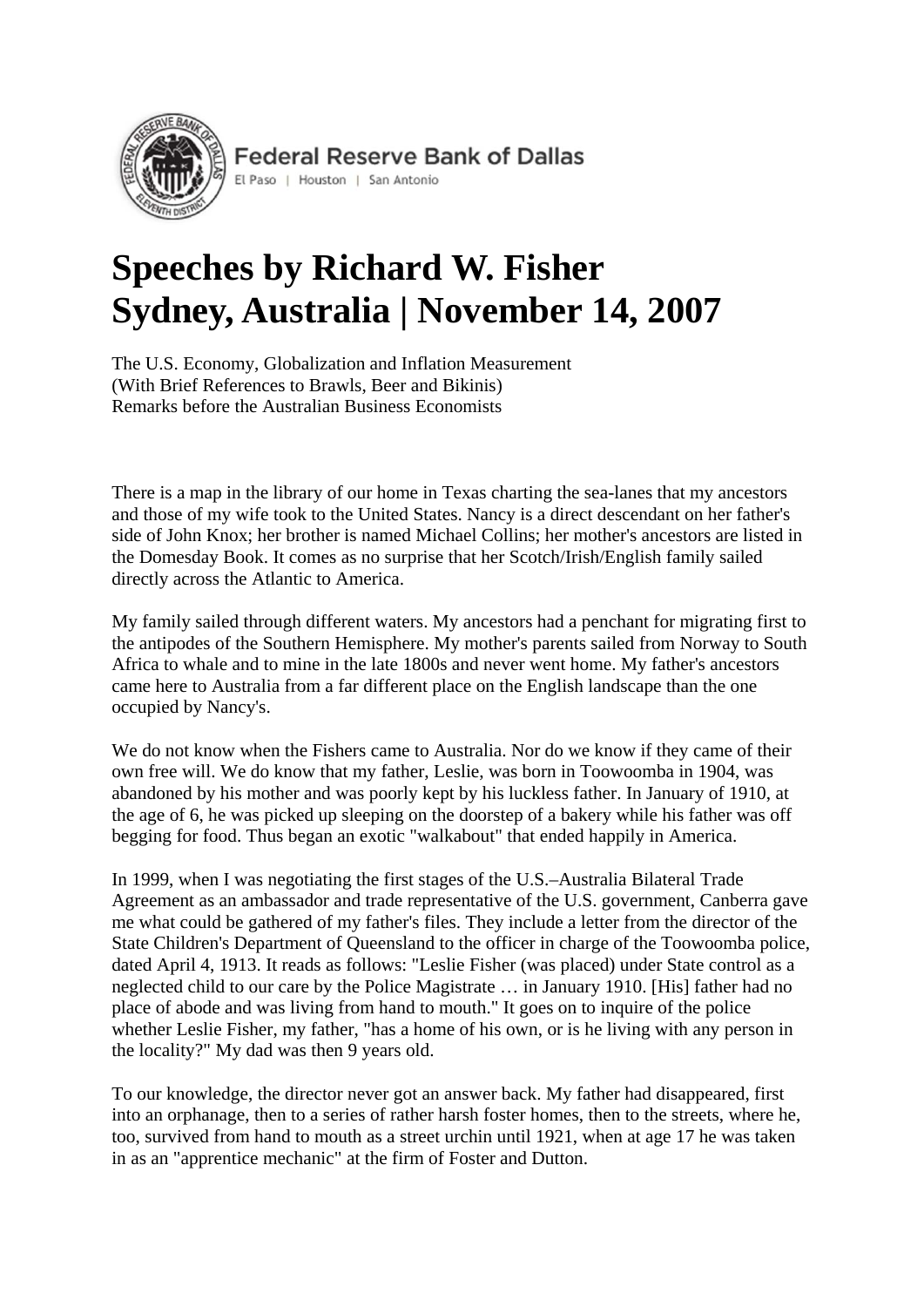He swept the floors and worked a lathe, earning barely enough for food and clothing. At night, he slept on the factory floor. Shortly before he died at the age of 90—he was a tough old buzzard who kept all his marbles until he drew his last breath—he told me about the afternoon he accompanied his employer to a meeting in a hotel in Brisbane. Mr. Dutton ordered tea and tipped the waiter more than he paid my father in a month. It was then and there, my father told me, that he decided he would make something of himself, but that first he had to escape his past.

In February of 1924, at age 20, he sailed for South Africa—we don't know if he somehow paid his passage or simply stowed away—where he found work as a bus driver in Jo'Berg and eventually found my mother. Once they had saved enough, they sailed for America and the golden shores of California in 1939.

But America would not immediately have him. The United States was willing to admit my mother but not my dad. And so they shuttled between Los Angeles and Tijuana, a few hundred miles south just over the border on the Mexican side. Dad did what he needed to make a living, selling cars in California and beating the bookies at the then-famous Tijuana Race Track—a skill he no doubt honed as a street gambler and "two-up" champion back in Queensland. The U.S. authorities admitted him and my mother to U.S. citizenship in 1947.

The story gets richer still. In 1948, on the eve of the Red Army's entry into Shanghai, my father was hired to sail to that city to "collect" a payment a Chinese company owed a firm called Spazier Chemical and Soap. My mother and two brothers went with him. After a bit of time and effort, he succeeded in collecting the money, and they sailed out on the *S.S. President Wilson* back to Los Angeles. It was one of the last ships to leave Shanghai before China's troops closed down all passage. They brought back more than what was due Spazier Chemical: They brought me. I was born eight months after the *Wilson* left China.

Incidentally, 50 years later, when I was helping negotiate the U.S. side of the deal to bring China into the World Trade Organization, Madam Wu Yi, who oversaw China's team, told me I must have gotten my luck in life from being "Made in China."

Soon after I was born, we moved to Mexico City, where I received my primary school education, and from there began the serendipitous life that was more than generously summarized by Tony Richards in that kind introduction.

Although he led a rough life here, my father taught us to be proud of our Aussie heritage. He said he was just an example of the tenacity of Australians. "They are the best brawlers and fighters in the world," he would say. And, for puckish good measure, he would add, "and they love beer and bikinis."

I am the product of an Australian walkabout of epic proportion, a testimony to the fact that Australians are the hardiest of peoples. I understand you have heard from some of my Fed colleagues via satellite, but I am very proud, as a son of an archetypically hardy Australian, to be the first representative of the Federal Open Market Committee (the FOMC) of the U.S. Federal Reserve System to address the Australian Business Economists in person. Thank you, Robert [Henderson], for inviting me here.

I have recited this long and bizarre history not just out of familial pride, but because I know some among you feel the U.S. is a bit closed-minded about globalization and tends to think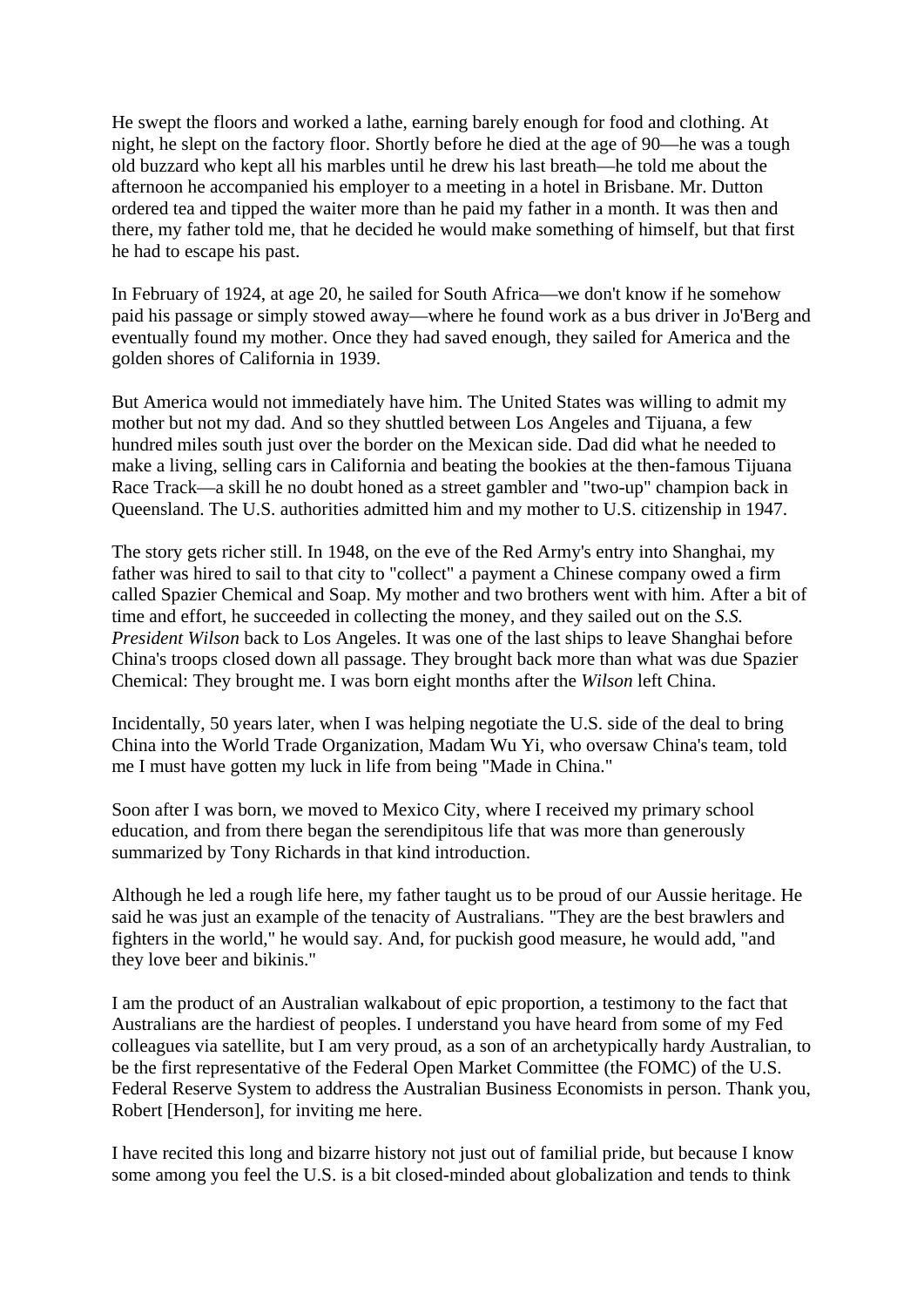myopically—either because we are so bloody large or by virtue of having been a pretty-much self-contained economic powerhouse for so long. I was "assembled" in China from English/Australian and Norwegian/South African parts, was "programmed" in Mexico and realized my "value added" in the United States. You can't get much more globalized than that!

Many of the governors and fellow bank presidents I serve with on the FOMC may have less complicated backgrounds, but they also get the picture: The economy in which we set monetary policy is entirely different from that of our FOMC forbearers, placing new demands on our skill sets.

I will focus my comments tonight on the current state of the U.S. economy. Having just invoked my colleagues, I should mention, as I always do, that my comments this evening are in no way the official position of the U.S. Federal Reserve or the FOMC. They are my views, and mine alone.

# **Recent Developments in the U.S. Credit Markets**

You are all well aware of the events that began to rattle the credit markets in August. Indeed, the media and analyst coverage of the market turbulence has been so extensive that you would have had to have gotten lost on the walking tour around Ayers Rock last July and just now found your way back to civilization to be unaware of subprime mortgages, collateralized debt obligations (CDOs), structured investment vehicles (SIVs) and the write-downs taken by several leading financial institutions. The disruptions to the orderly functioning of the financial markets have been significant, and the Fed and other central banks around the world have acted to keep those markets functioning. Beyond the troubles in financial markets, we have had an otherwise healthy economy in the U.S., with, thus far, the only other significant signs of weakening coming from continual corrections in the housing market.

The Federal Reserve took action in mid-August, first lowering the discount rate by a half percentage point at a specially convened session of the FOMC, making clear we, like all learned central bankers, had read Walter Bagehot. Then, at our regular September meeting, we cut the federal funds rate by a half percentage point and the discount rate by the same amount. By the time we met again on October 30 and 31, the hardening of the arteries or the blocking of the aorta, or whatever cardiovascular analogy you choose to describe what was afflicting the circulatory system of the credit markets, was no longer as severe and life threatening as it was in August. Indeed, investors had begun moving toward marking financial assets and exposures to market—pricing them according to what they might actually be bought or sold for—rather than at values posited by hypothetical mathematical models.

A startling statement appeared in the *Financial Times* on October 26: A particularly astute market operator commented that "corporate treasurers are no longer investing in things they don't understand." Imagine that! Investors are coming home from la la land. To be sure, they are not out of the woods quite yet, and they have miles to go before they, and we as central bankers, sleep. But they have gone beyond suspended reality. You might say the credit markets have gone from the ridiculous to the subprime; the subprime and related derivatives market is the focus of angst, but the ridiculous practice of the suspension of reason in valuing all asset classes appears to be in remission, if not over.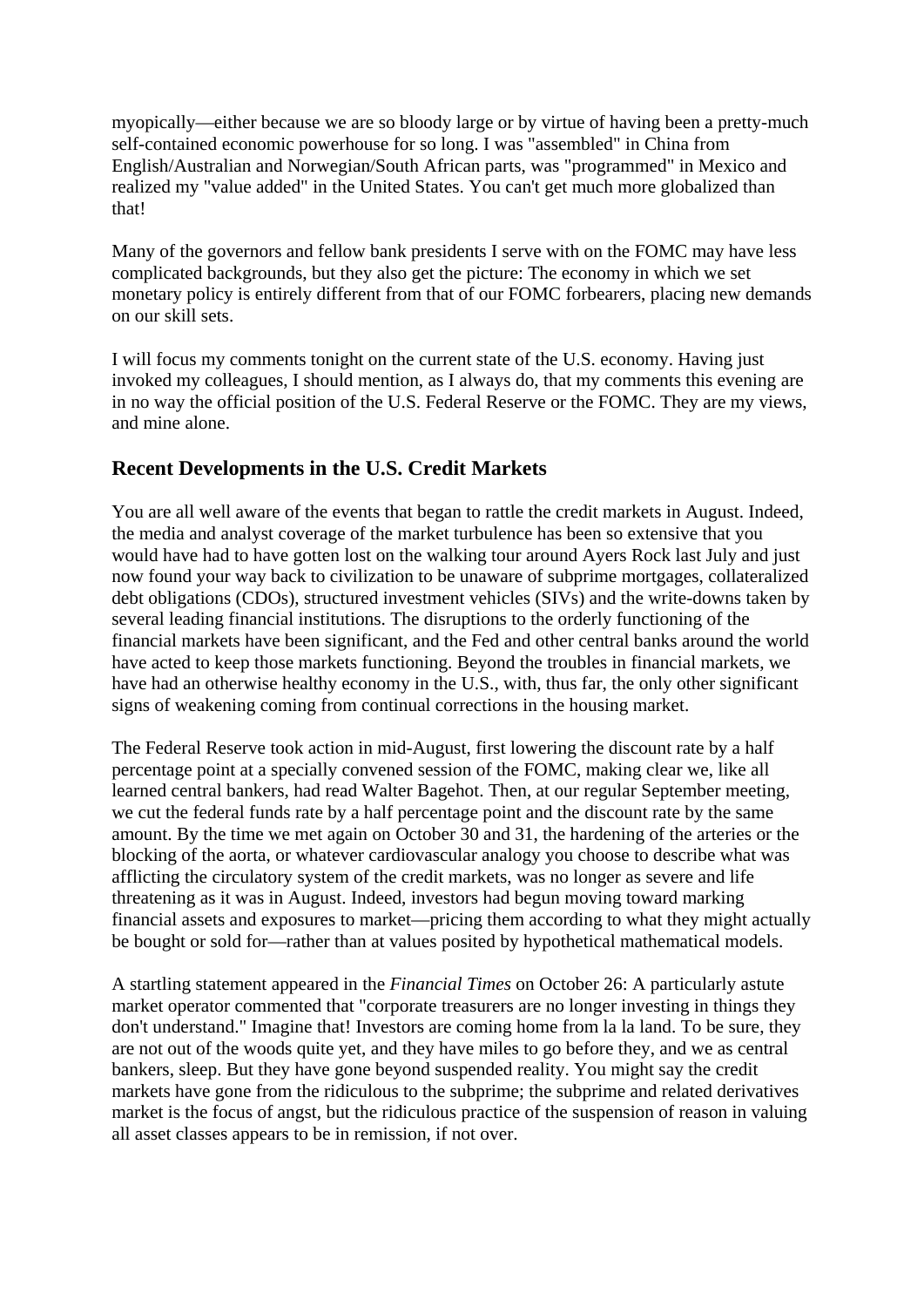We have a way to go before full recovery and must acknowledge that shocks and accidents might happen. Phrasing it politely, as an Aussie-Texan, I suspect some real "cow patties" remain in some prominent institutional punchbowls in the U.S. and abroad, and they will undoubtedly come to light before too long. I would submit, however, that we are on our way back to markets priced by reason rather than fantasy and that systemic risk has been lessened substantially.

While the Federal Reserve remains ready to act if needed—as we have hopefully made clear by our actions and statements—I believe it was appropriate for the FOMC to focus squarely on the economy at its October 30 and 31 meeting.

## **The Outlook for the U.S. Economy**

At 11 o'clock tomorrow morning Dallas time, the U.S. economy will officially be entering its seventh year of expansion. Here is how I view our economic situation from my perch at the Dallas Fed. To begin, one has to take account of the corrections from a long period of excessive inflation of the U.S. housing stock. The sharp turnaround in mortgage availability will influence consumer spending by affecting both the amount of household wealth and the ability of homeowners to tap that wealth. Because mortgage availability has changed so much so quickly, the precise effect of this change is hard to gauge and is thus worrisome. Yet, it may also be subject to overstatement, given the Fed's response. The overstatement may also be partly due to the news media's penchant for "instant analysis"—my favorite oxymoron, akin to jumbo shrimp or nonalcoholic beer—which tends to focus on the downside. The flexibility and recuperative power of our extraordinarily adaptive economy creates a dynamic often overlooked by pessimistic pundits and even some thoughtful economists. My soundings find no appreciable, let alone debilitating, signs of spillover into the rest of the economy as yet. To be sure, the economy has been weakened, but it has not shown signs of succumbing to the full-blown virus infecting housing.

Going back to January, and even more so since the spring, banks in my district and elsewhere have reported tightening terms and standards on loans to businesses and households, and the overall mood of the country as reported by the press is sour. Yet, we haven't seen sharp increases in initial jobless claims, dangerously low Purchasing Managers Index readings or persistent declines in durable goods orders. The service sector—which people too often forget accounts for 83 percent of the U.S. economy versus 11 percent for manufacturing, 5 percent for construction and mining, and 2 percent for agriculture—remains strong and productive. Indeed, economic growth was robust enough in the first estimate of third quarter growth to ring in at 3.9 percent. In an economy the size of the U.S., that means we added over \$150 billion in output from July through September—a lot of new economic activity. What we added to GDP in just one three-month period exceeds the total annual output of your neighbor New Zealand by 50 percent!

Households are still reasonably optimistic, although perhaps a bit more cautious, about their job prospects, and consumer spending continues to grow at a decent clip. There remain widespread reports of labor shortages all across the country. Texas, where over 247,000 net new jobs have been created year to date, representing between 15 and 20 percent of the jobs created in the entire U.S. this year.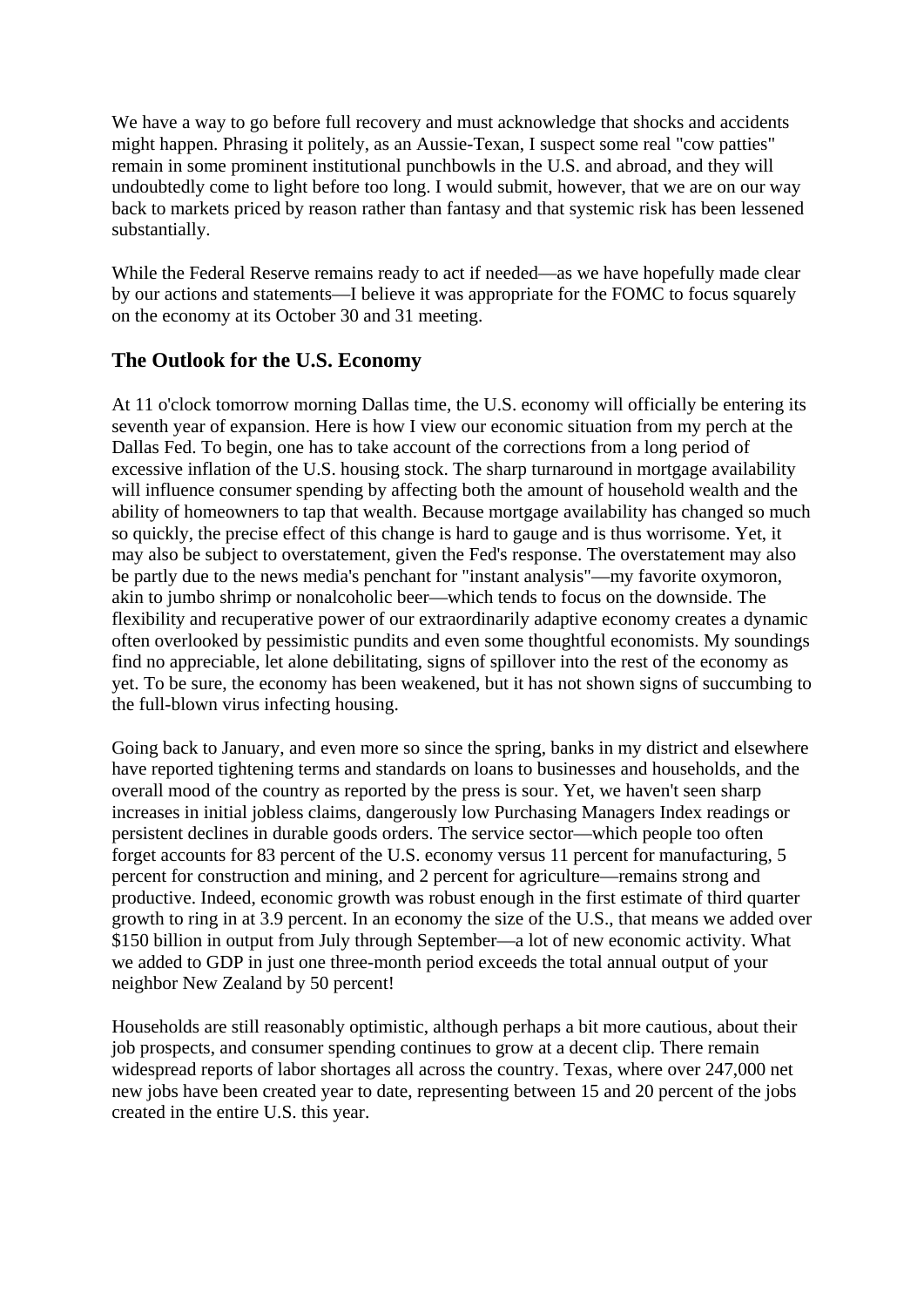The bottom line? A fat left tail where some risk of substandard growth is clearly on the growth probability curve, but the more likely outcome is for the U.S. economy to continue to expand at a sustainable pace.

In part, this is due to service sector strength, infrastructure and durable goods spending that is running better than expected, fiscal stimulus and strong export performance. U.S. overseas sales have been propelled by increasing demand and facilitated by a progressively weaker dollar. We meet tonight as the trade-weighted dollar skates along a post-Bretton Woods low—not an easy thing for a strong-dollar man to note.

Certainly, some risk remains that downward momentum will emerge. Personally, I worry about the plight of big population states like Florida and California, where the housing correction is having its severest impact. I note the reports issued by express shippers and ground transportation firms that show deceleration in year-over-year trends in pre-holiday traffic across the nation. I realize that Wal-Mart and other large retailers have seen a slowing in same-store sales growth, that shopping mall traffic is down, and that the restaurant business—a not-insignificant part of the service sector that employs 14 million Americans is showing signs of strain as customers migrate from casual dining to more affordable fastfood providers. And, if you parse the data for the third quarter, you will see a pretty stout guesstimate of inventory accumulation. These are prototypical signs of an economy in stress.

Yet, before each FOMC meeting, I consult 35 CEOs from a broad range of businesses, and with the exception of homebuilders, not a single one of them feels the economy is at risk of falling off the table. Big builders and engineering firms report a booming domestic infrastructure business, especially in the petrochemical sector from the Gulf Coast up through the lower Midwest. The tech folks continue to find demand brisk—as manifest in earnings reports of Microsoft, Apple and others.

One of the biggest providers of computer services to businesses reports that, with the exception of financial institutions, sales have begun to flow again after being laid low by the uncertainty of August. The airlines report recent volume has been "less bad" than it was in the third quarter. Shippers and railroads are concerned about consumer holiday demand and note slowing trans-Pacific shipments into the U.S. Yet, they report that the tech product side of what they move looks good, so the net impact, while nowhere near robust, is that conditions have not materially worsened. Outside of housing and payments due to some major law firms, we are not seeing a significant lagging of receivables. The mention of law firms may have caught your ear. They have grown quite important to the U.S. economy. Nearly one million people work in legal services in America, roughly the same number who work in manufacturing automobiles and auto parts.

### **Inflation**

As they survey the economic landscape, many of my business interlocutors, however, worry about prices. As do my staff and I. We have been experiencing a mitigation of inflationary forces and expectations recently, whether measured by such headline numbers as the Consumer Price Index (CPI) or the index of Personal Consumption Expenditures (PCE) or the so-called core indexes that exclude energy and food prices. And we have seen it in the trimmed mean measurement preferred by the Dallas Fed.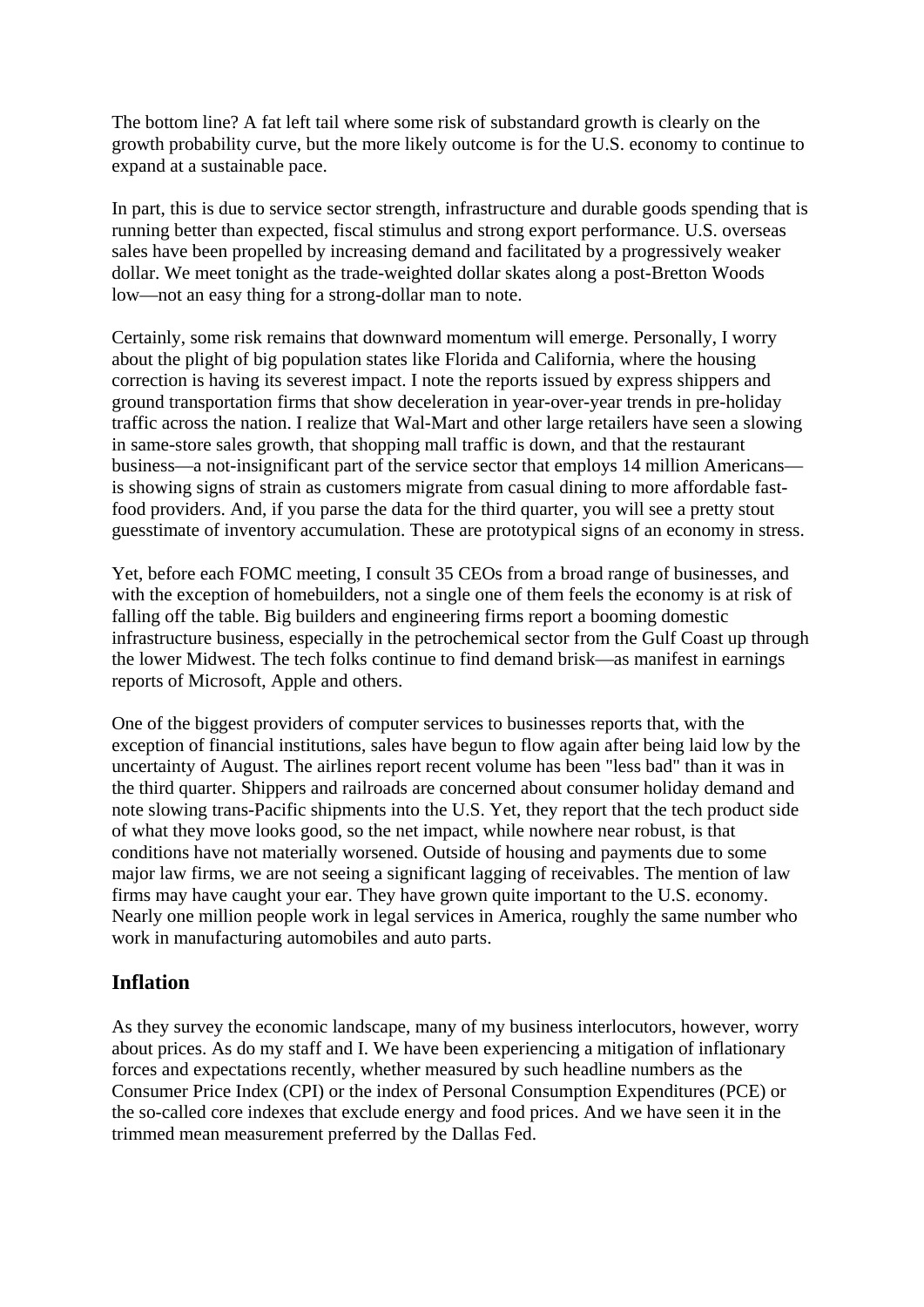Yet, there appears to be some uncertainty about whether we will continue to see inflation slowing. Partly this stems from retailers who report cost increases on goods imported from China or from shippers who see continuous upward pressure on lease rates to move more expensive imports across the seas. We are also hearing it in other anecdotal reports, such as the rise, nationwide, of salaries paid to attorneys, architects and other highly skilled professionals.

Our concern about inflation at the Dallas Fed stems from two more pervasive sources—food and energy, where we foresee a risk of a more pernicious pass-through effect than we saw in the recent price increases of underlying commodities.

In food markets, we have seen a dramatic divergence this past year between food prices and the core measures that indicate inflation in the 2 percent range. The CPI shows food up 5 percent through September. Green grocery prices are rising at a double-digit pace. The Producer Price Index for finished consumer foods, or wholesale food prices, is up 4.3 percent year to date. This pattern has historical precedent. A spread of the current magnitude between food price inflation and the core index occurred on several occasions between 1957 and 1980. But we have not seen it in a quarter century.

As Australians, you know better than anyone about the dramatic increase in milk prices, to say nothing of grains and other foodstuffs that go into feeding any creature that walks on two or four legs. This is hardly encouraging, given that these price increases are occurring against a ramping up of the caloric and protein intake of a few billion new eaters in China, India and elsewhere. All told, it injects a modicum of doubt about the wisdom of predicting further significant declines in inflationary pressures.

Energy price dynamics further cloud the picture. If you talk to any of the major and independent oil companies, they will tell you they have no problem in finding oil or refining it or delivering final products. They will note, however, two key impulses that are at work:

First, they see no evident slowing in the growth of demand for energy in the U.S. The energy appetite in the BRICs—the big, fast-growing nations of Brazil, Russia, India and China—is voracious, and they are only part of the developing world. An enormous amount of chemical plant infrastructure and capacity is being constructed everywhere—from the U.S. Gulf Coast to the Middle East to China and Singapore—to be nearer to either feedstocks or growing final demand. Any analysis of the income elasticity of oil demand in low-income but rapidly growing nations like China and India points to even faster rises in energy consumption, with concomitant price consequences.

Second, price pressures at the margin are compounded by noncommercial activity in the markets that trade oil. Noncommercial contracts—the busywork of the "city refiners" in the financial exchanges in London and other places—have been running at triple their traditional volume lately.

Prices for gasoline and distillates—where the pass-through rubber hits the consumer price road—are starting to inch up in response. Our retail gasoline price models at the Dallas Fed envision pump prices above \$3 a gallon for the foreseeable future if crude stays above \$85. Price pressures for other distillates are also becoming increasingly probable. And last, high inventories continue for natural gas, but it is noteworthy that prices have reversed their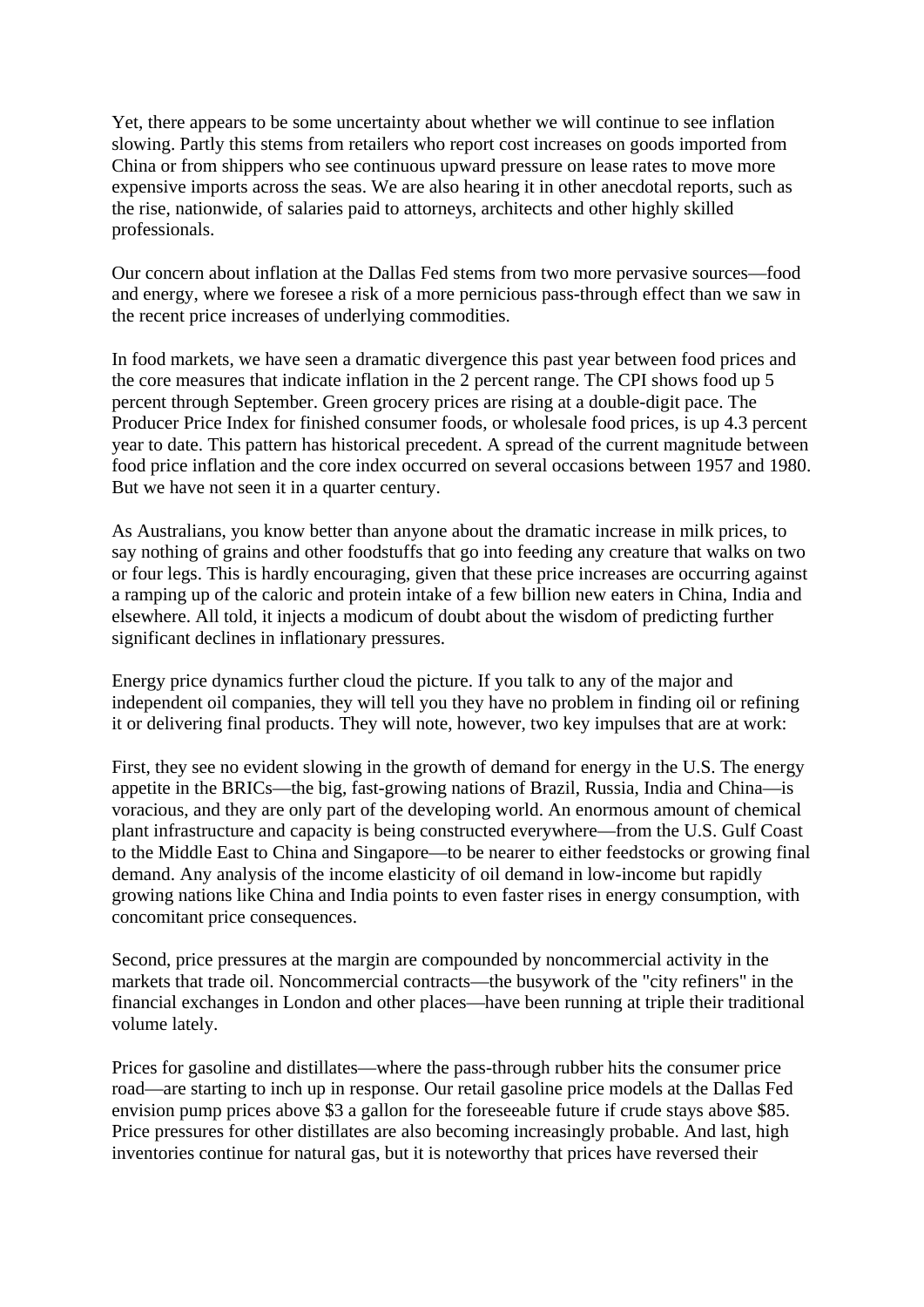summer slide downward to \$5.50 per million BTU and are now quoted at \$7.15 at the Henry Hub in Louisiana, the key metric point for the U.S.

All this gives me a sense of discomfort on the headline inflation front, and it is a reminder that the balance of risks is not skewed unilaterally toward slower growth. This is not to say I expect inflation to veer out of control. But rather, it means that we must remain far from smug on the inflation front and must conduct monetary policy bearing in mind that the battle against the nemesis of inflation is a perpetual effort.

This vigilance has always been second nature for the subgenus of the human species known as central bankers. Like the Reserve Bank of Australia, the Federal Reserve and the FOMC rely on an impressive array of instruments in determining monetary policy that contains inflation so as to enable sustainable economic growth. We are blessed with a rich complement of superb economists and a fulsome dashboard of databases. But in the end, no models or formulas substitute for judgment in making monetary policy.

Our job has been made more complicated by globalization—the freer flow of goods, services, money, ideas and people across national borders. Its present incarnation owes a great deal to the revolution in information technology. Faster, cheaper and better communications are breaking down barriers to international business and knitting the world's economies closer together faster than Skippy could outsmart a pack of hungry dingoes.

Consider how this affects employment, which under our dual mandate the Fed is duty-bound to maximize without upsetting price stability. Computers, the Internet and fiber optics have opened new horizons for virtual immigration, which allows companies to assign tasks to workers nearly anywhere in the world. We can now tap into the intelligence on the ground in Slovakia or Mumbai as easily as you do in Sydney or Melbourne. Communications technology gives us the tools to get around—at least partly—the restraints imposed by physical location. It allows businesswomen and men to better manage their cost of goods and services sold, as well as their cost of capital, and to sell to a larger market, in their neverending search to expand profit margins. That is the good news. The not-so-good news is that demand-pull and cost-push pressures abroad are transmitted more readily and ubiquitously to us at home.

For central bankers, this creates a challenge. We have yet to develop the tool kit we need to understand a technology-driven, seamless, globalized economy well enough to craft monetary policy with the precision we would like. In our eclectic community, we have been debating how monetary policy is affected by globalization, technological and communication innovations, and the implications of the economic evolution into a services-driven, knowledge-based economy. How do we as policymakers, attempting to influence the course of our respective economies, navigate the economic seas when these new forces are acting like a magnet beside our traditional compass, rendering us unsure as to how far off course we may be veering? Globalization is, in my view, particularly vexing as we seek the true north of inflation control.

If we are guided by core inflation, we run certain risks. Core inflation refers to prices measured through statistical procedures that systematically strip out certain items from the basket of consumer prices—in the U.S., usually food and energy. By ignoring items whose price movements display significant short-run volatility, so the argument goes, statisticians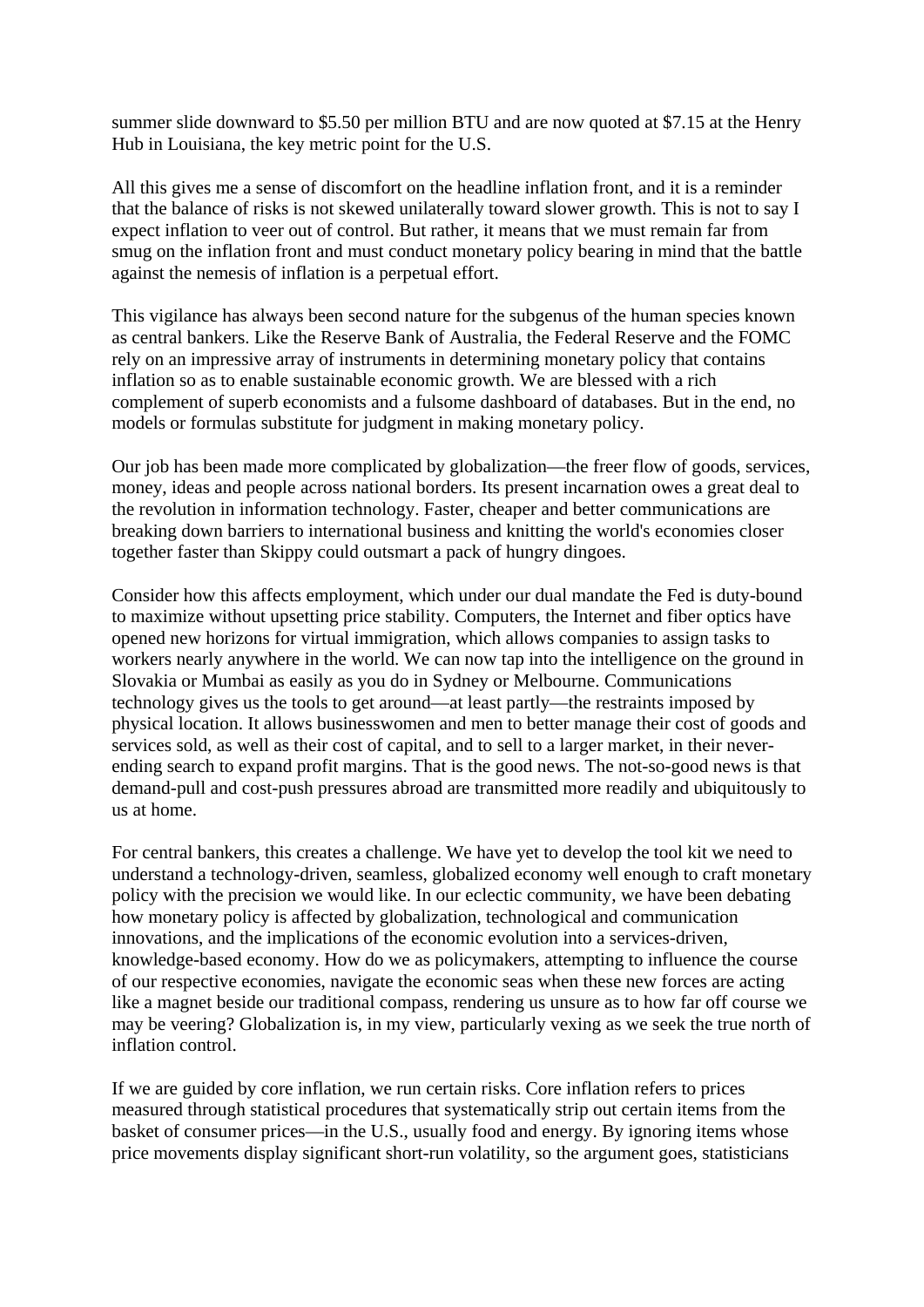and policymakers can get a better sense of underlying trends in consumer price inflation. The goal is to strip out the noise so that we can focus on the underlying signal.

In principle, the concept of core inflation is sound. Because underlying price trends change only gradually, we will get a better sense of where overall inflation will be tomorrow if we look at measures that help us assess current trends, rather than at the recent behavior of headline inflation that includes all items, including volatile ones that skew the results.

In addition, the prices of most things are "sticky;" that is, they don't change minute by minute or day by day depending on market conditions. Some models now in vogue suggest that central banks should focus their attention on stabilizing an index of the stickier prices in the economy. Food and energy prices are manifestly not sticky in our economy and, so the theory goes, should not be the focus of our attention.

Central banks have good reasons to subtract volatile swings in prices, but routinely excluding food and energy—and only food and energy—is not, in my opinion, the best we can do. For one thing, not all food and energy prices are excessively volatile. Menu prices at restaurants, for example, are sticky, making information about their underlying trends quite valuable. Yet, a Big Mac is excluded from the usual core measurements, even though consumers eat millions of them every day. At the same time, other prices can be extremely volatile. Prices of infants' clothing, for example, are at least as volatile as most food and energy items, but they are included in standard "ex food and energy" versions of the CPI and PCE.

A more discriminating approach might be to exclude the items with the most extreme price changes in a given period, regardless of whether those items are food, energy or anything else. This is the rationale behind trimmed mean measures of core inflation that guide our thinking. At the Dallas Fed, our measure excludes, or trims out, the extreme highs and lows of price changes each month for the PCE. A trimmed mean measure is also used by the Reserve Bank of Australia.

The concept behind core inflation measures—seeking to eliminate noise and focus on signal—by disregarding food and energy prices altogether may be a sound practice in a relatively closed world with a predictable sense of the number of consumers and consumer patterns. This is what we had for a couple of generations during the Cold War era, led by an ultra-dominant U.S. economy; eliminating food and energy to silence a significant source of noise made sense in this structure.

However, a tectonic shift has occurred. Globalization, rapid acceleration of technological innovation and a series of key geopolitical events have created an open economy infinitely more complex and decidedly more unpredictable. The world economy now incorporates China, India and the former captives of Soviet and Southeast Asian communism, and their caloric and BTU intake patterns are converging toward ours as they grow richer. Three billion people have entered the world's market, and they are ready to work, ready to innovate and ready to shop. As a result, we are undergoing a sustained period of fundamental economic change that is forcing us to reexamine energy and food price movements through different lenses.

When we pay more for food and energy, it may no longer represent mere noise but might be providing signals of longer-term, structural inflationary pressures.